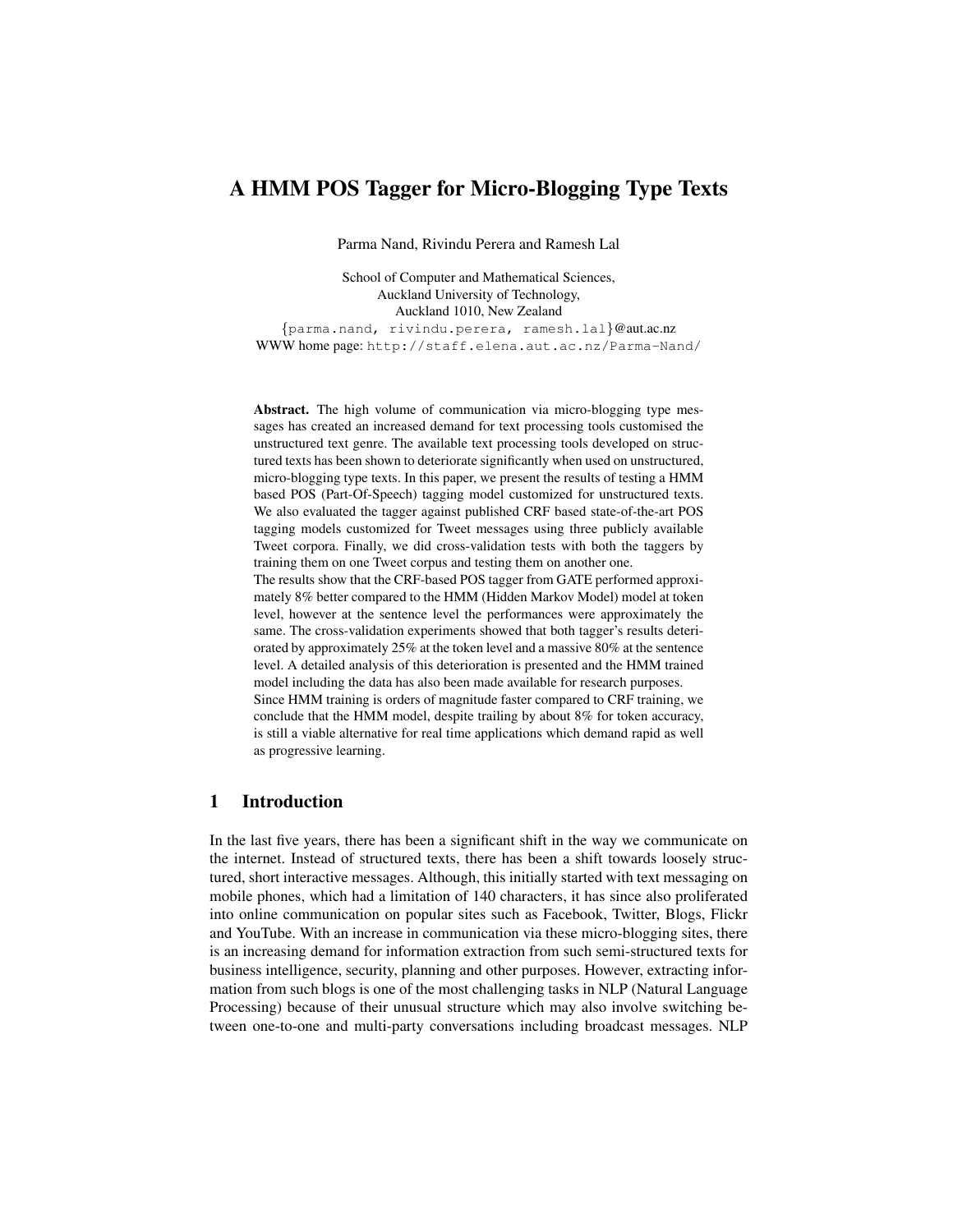methods that work well for longer texts (e.g. named entity recognition, topic identification) have been found to work poorly on blogs and tweets. This has created an urgent need to either adapt existing methods for use with microblog content or find new methods that work well in the specialised domain of microblog texts. In response to this need, there has been a flurry of research in recent times from the linguistic point of view in trying to understand the structure of micro-blogging texts, (eg., [\[14,](#page-12-0)[4,](#page-11-0)[7\]](#page-12-1)), as well as computational viewpoint in trying to extract information from such texts [\[10,](#page-12-2)[18,](#page-12-3)[3,](#page-11-1)[21\]](#page-12-4).

Information extraction (IE) is the process of identifying some predefined set of concepts from free text. Some of the common tasks in information extraction includes identification of named entities, relations such as temporal and causal, events and identification of other types of information dictated by the application on hand. The process of information extraction can be tackled using a host of approaches. While a lot of works has been done on IE for formal domains such as bio-medical data, newspaper articles, and research articles (eg.,  $[16,2,6,17]$  $[16,2,6,17]$  $[16,2,6,17]$  $[16,2,6,17]$ ), there is limited work on informal domains such as micro-blogs. Some IE approaches can work without any degree of pre-processing, however others require some degree or preprocessing. For example, Cooper [\[4\]](#page-11-0) reports an approach which does not use any form of pre-processing. This approach uses pattern matching templates resembling the underlying structures of the text data, which can be used to extract various pieces of information directly from Short Message Service (SMS) texts. However, most other approaches rely on some degree of pre-processing of the text before attempting an IE task. Pre-processing might involve full parsing, or more commonly, coarse level tasks such as tokenization and part-of-speech (POS) tag-ging. For example, Nebhi [\[15\]](#page-12-8) reports a rule based system working from ontology <sup>[1](#page-1-0)</sup> to extract information such as classes, properties and instances. This system relies on both tokenization and POS tagging (uses Stanford POS tagger) to identify entities from the ontology. It then applies rules for creating the required semantic annotations for classes and their associated properties.

The other commonly used IE implementations such as Lingpipe<sup>[2](#page-1-1)</sup> and AnnieLingpipe[3](#page-1-2) depend on POS tagging in order to perform the downstream tasks, hence this is a crucial step for accuracy in information extraction. Initial attempts at POS tagging were done using deterministic, rule-based techniques and some attempts such as [\[11\]](#page-12-9) achieved accuracies as high as 77%. However the inherent difficulties with deterministic techniques such as rule base maintenance and limited on transportability. This resulted in a shift towards probabilistic or stochastic techniques, hence most of the recent works are primarily based on probabilistic techniques with some incorporation of rules. A necessary component of stochastic techniques is supervised learning, which requires training data. Training data for POS tagging requires existing POS tagged data. This data has to be fully or partially tagged by a human, which is expensive and time consuming.

Although there are now several sources of accurate POS annotated corpora available for the structured text genre (eg., Penn Tree Bank, Brown Corpus, and MedPost), there is still a dearth of tagged corpora for unstructured texts such as micro-blogs and tweets.

<span id="page-1-0"></span><sup>1</sup> http://wiki.dbpedia.org/Ontology

<span id="page-1-1"></span><sup>2</sup> *http://alias-i.com/lingpipe.*

<span id="page-1-2"></span><sup>3</sup> *http://gate.ac.uk/ie/annie.html*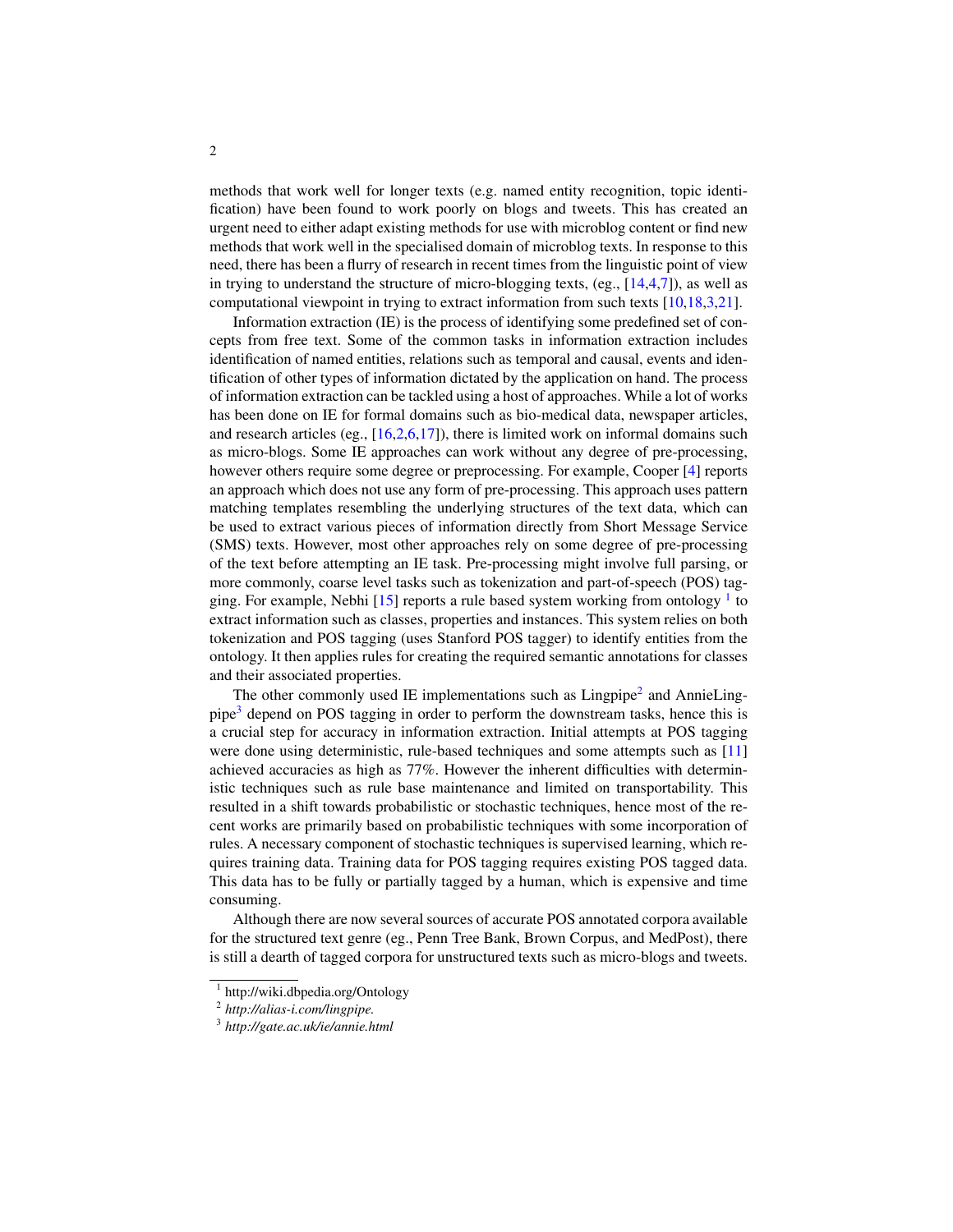Our search for publicly available POS tagged dataset for micro-blogging type texts yielded the following three sources.

- The T-POS dataset [\[19\]](#page-12-10) consists of 12K tokens from Twitter messages. The corpus uses a set of 38 tags from Penn Treebank (PTB) with additional 4 tags specific to Twitter messages.
- The DCU dataset [\[9\]](#page-12-11) consists of 14K tokens from Twitter messages. This dataset also uses PTB tags, however the additional Twitter specific tags are slightly different to the T-POS dataset.
- The ARK dataset [\[10\]](#page-12-2) consists of 39K tokens from Twitter messages. The corpus uses a conflated set of 20 tags from PTB with additional of 5 Twitter specific tags.

Each of the datasets described above has been used in POS tagging experiments and report accuracies of up to 92% using various forms of discriminative models. Gimpel et al. [\[10\]](#page-12-2) report an accuracy of 92.8% with the ARK dataset using a Conditional Random Field (CRF) estimator. Derczynski et al. [\[13\]](#page-12-12) again use a CRF estimator on both the T-POS and the DCU datasets and report accuracies as high as 88.7%. Although it is generally accepted that discriminative models (eg. CRF) perform better than generative models (eg., HMM) [\[22\]](#page-12-13), the generative models have some key advantages compared to discriminative models due to their design.

Firstly, the generative models are able to better handle datasets which are only partially labelled or completely unlabelled. Generative models require the computation of joint probability distribution of labels and words. The computation for the words does not require labelled data, hence, the probability distribution of words can take advantage of large amounts of unlabelled data for initial training as well as "live" data for real time systems. Secondly, in some cases, as demonstrated by Ng and Jordan [\[1\]](#page-11-3), generative models perform better when the input model has a smoothing effect on the features. Their results show that the advantage of generative models is even more pronounced when the dataset is small as is currently the case for labelled micro-blogging data. The third advantage of generative models is that it's training time is insignificant compared to discriminative models, hence has an advantage in real time applications where progressive learning is required.

On the other had discriminative models have better generalization performance when training data is abundant providing the ability to account for more global features compared to a generative model. This gives discriminative models the ability to model features from any arbitrary part of a sentence, not necessarily in a linear fashion. This freedom enables it to model a much larger set of features, however it also exposes the model to the risk of overfitting the training data which leads to poor generalization on unseen data. For a detailed discussion and comparison of various probabilistic models see Kalinger [\[20\]](#page-12-14).

This paper investigates the generalization ability of two discriminative, pre-trained Twitter tagging systems and evaluates them against a generative model using three Twitter datasets, T-POS, DCU and ARK. We used the Hidden Markov Model (HMM) as im-plemented in LingPipe<sup>[4](#page-2-0)</sup> to train on a subset of the tweet data in each of the datasets and compare the results obtained against two discriminative models, a Maximum Entropy

<span id="page-2-0"></span><sup>4</sup> *http://alias-i.com/lingpipe.*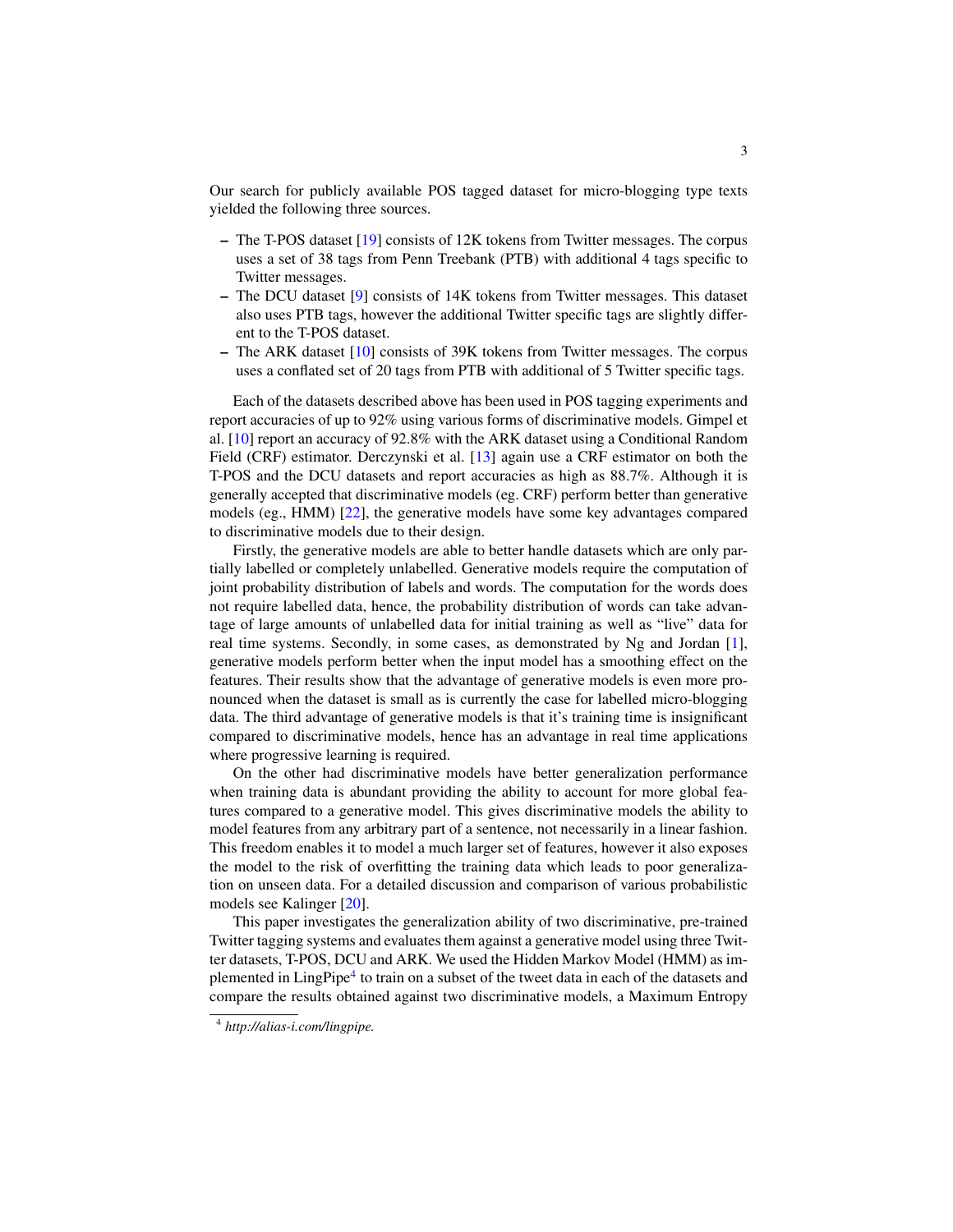model implemented the Stanford POS Tagger<sup>[5](#page-3-0)</sup> and a highly customized CRF model implemented as an extension in GATE<sup>[6](#page-3-1)</sup>. We also did cross-dataset validation and observed that the performance deteriorates by approximately 20% in all the models tested. In this paper we dfsdf an evaluation of the comparative performance of the two classes of taggers as well as an analysis of the deterioration of the results of our cross-validation experiment.

In summary this paper makes the following contributions:

- Makes publicly available the source code and jar file for further research or to use the HMM tagger for tagging Tweet messages. This can be downloaded from *http://staff.elena.aut.ac.nz/Parma-Nand/TaggerDownload.html*.
- Presents the results of direct comparison between three types of POS taggers trained and tested on Tweet messages.
- Presents an evaluation of cross-dataset generalizability of the two classes of tagging models.
- Presents a detailed analysis of the error contribution for each class of tagging model.

#### 2 Noise Sources in Tweet Data

There is much linguistic noise in micro-blogging texts as a result of the ways in which micro-blogs are written. The noise arise from different language usage characteristics, hence different strategies are required to account for them. The following are a list of the characteristics with a discussion of the challenges resulting due to the linguistic noise.

- Word Capitalization Use of capitalization in micro-blogs is inconsistent. In formal texts, capitalization is used as a key feature for recognizing proper nouns (tags NNP and NNPS), however in micro-blogs capital letters are used for several other purposes such as emphasis(eg., ".tomorow YOU will need to do that") and highlighting (eg. "lease do me a favor and POST CHAPTER 15"). Micro-blog texts also contain a plethora of capitalization due to typos. Apart from these, noise is also introduced by a lack of capitalization of nouns which should be capitalized. Various techniques such as use of name lexicon lists [\[13\]](#page-12-12) and the use of a trained classifier to recognize a valid capitalization [\[19\]](#page-12-10) have been used to account for the noise due to capitalization.
- Word Variations Spelling variations could be unintentional, since Microblog texts rarely get proofread, or intentional, for the purpose of compressing long words, eg. use of *tmro* and *2moro* for tomorrow. Word compressions can take either a graphemic or a phonemic form [\[14\]](#page-12-0). Graphemic forms involve deletion vowels (eg. "msg"), deletion of repeated characters (eg., "tomorow" for "tomorrow") and truncation (eg. "tom" for "tomorrow"). Phonemic forms involve substitution of a shorter set of characters to represent the same phoneme, eg. "2" in "2moro". Choudhury et. al. report decoding such spelling variations with an 80% success using a HMM model.

<span id="page-3-0"></span><sup>5</sup> *http://nlp.stanford.edu/software/tagger.shtml*

<span id="page-3-1"></span><sup>6</sup> *http//gate.ac.uk/wiki/twitter-postagger.html*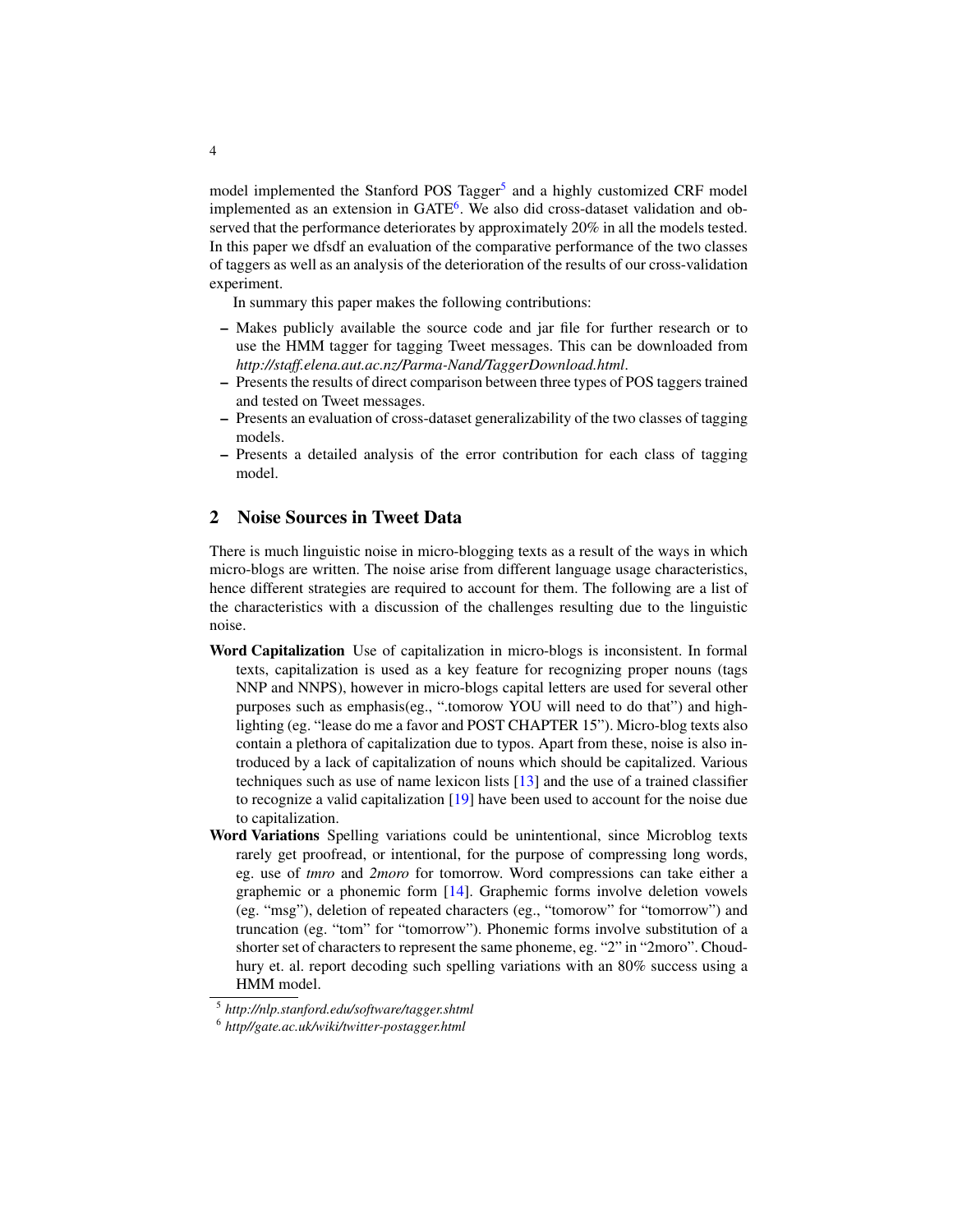- Multi Word Abbreviation Frequently, multiple words are abbreviated as single word abbreviations, eg. "lol" for "laugh out loud" and "tgif" for "thank god its Friday". These abbreviations can only be identified by use of lexicons.
- Slangs Slangs such as "gonna" used for "going to" is common since it reduces the size of the sentence. Lexicons with word-to-phrase maps have been used with varying levels of success to account for such use of slangs [\[10,](#page-12-2)[5\]](#page-12-15).
- Word Omission Frequently used function words such as articles and subject nouns are omitted. For example, "I went to town in a car" may be written as "went town in car". This category of noise is easily handled by training sequence based probabilistic models and both CRF and HMM models perform well with this type of noise.

## <span id="page-4-0"></span>3 Micro-blogging Data Sets

In general Tweets, SMS, and micro-blogging texts present a challenge for text processing models because of excessive amounts of linguistic noise. The origin of this linguistic noise is partly historical. Tweeting and some forms of miro-blogging originated from exchange of text messages between phones, which had a 140 character limit with a small keypad causing excessive typing errors. This has remained as part of Tweets and at least some of the micro-blogs even though the activity has largely shifted from small keypad phones to computers and other forms of mobile devices with full keypads. In spite of the informal nature of micro-blog texts and length limitation, there is an enormous amount of information embedded in micro-blogs, in particular in Tweets. The corpus of only one form of micro-blog, Tweets, is already larger than the size of Library of Congress [\[12\]](#page-12-16) and is growing by gigabytes on a daily basis. Typically Micro-blogging sites have millions of users from around the world with constant activity. This makes the embedded information in them up-to- the-minute current and a good sample representation of the population. Hence information extraction from such a source would invaluable for just about any application.

POS tagging is one of the key pre-processing tasks for any information extraction system. Hence there is a need for accurate and efficient POS tagger for subsequent tasks in the information extraction pipeline. The state-of-the-art taggers available today have been trained and adapted for the newswire genre of texts. Hence they don't perform as well on out-of-domain texts. Models trained on newswire data have been shown to have error rates up to 10 times higher on texts from the micro-blog genre [\[5\]](#page-12-15). This makes it critical that probabilistic taggers are trained and customized on in-domain data before they get used in an NLP pipeline. Currently, there are 3 sets of tagged datasets on tweet texts. Twoof them (TPOS and DCU), use similar PTB tag set, while the third one (ARK) uses a much smaller subset of 25 tags. Figures [1](#page-5-0) and [2](#page-5-1) show the tags used in TPOS/DCU and ARK datasets.

The PTB data sets contains 3 Twitter specific tags (URL, HT and USR) while the ARC set contains these 3 but in addition includes 2 more. The Tweeter specific tags for both datasets are:

1. U - url, eg., http://www.illocuti oninc.com/ (URL in PTB dataset)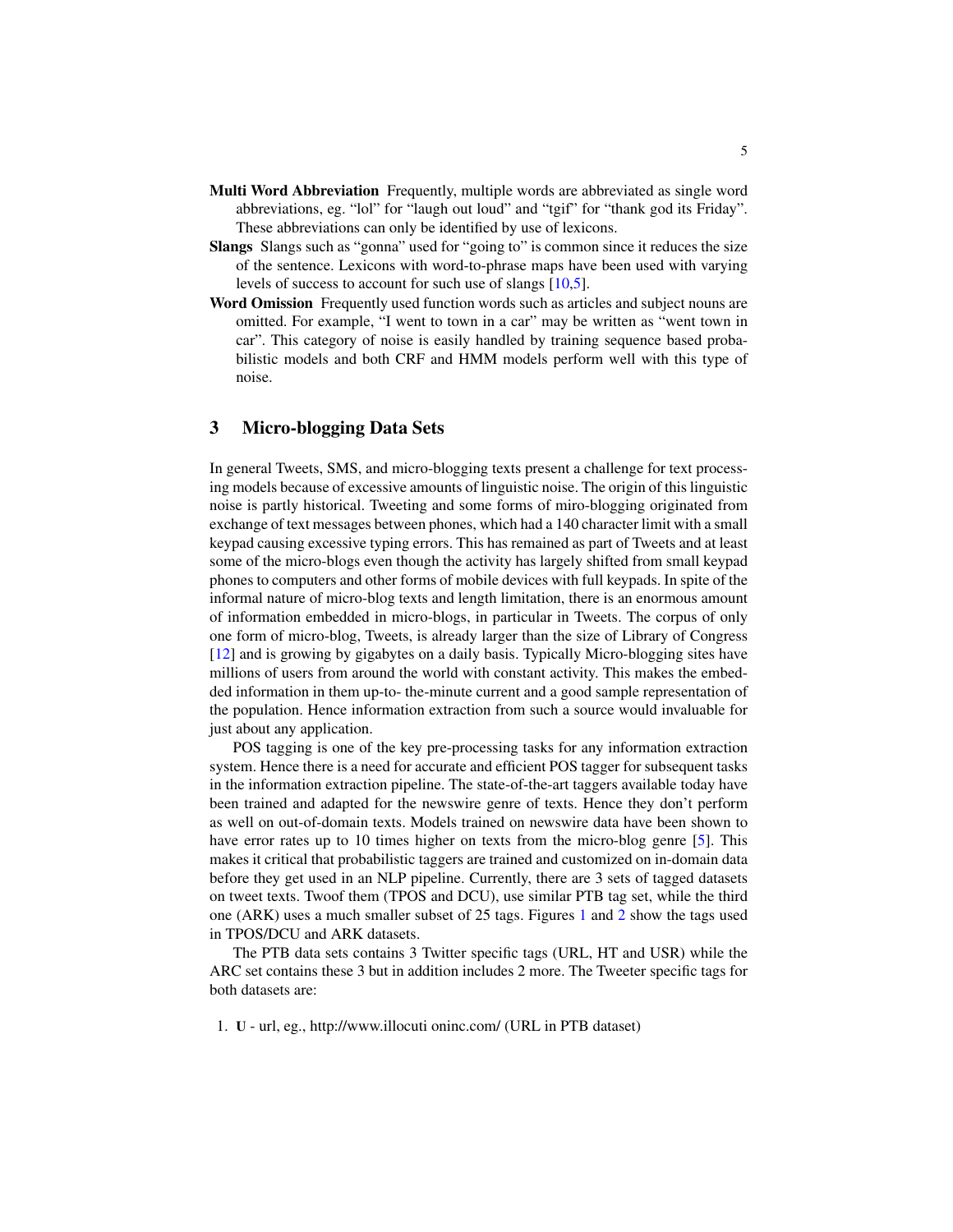\$, ", (, ), ,, ., :, ADVP, CC, CD, DT, EX, FW, HT, IN, JJ, JJR, JJS, MD, NN, NNP, NNPS, NNS, PDT, POS, PRP, PRP\$, RB, RBR, RBS, RP, RT, TO, UH, URL, USR, VB, VBD, VBG, VBN, VBP, VBZ, WDT, WP, WRB.

<span id="page-5-0"></span>Fig. 1. Alphabetical list of tags from Penn Treebank used in the TPOS and DCU dataset

!, #, \$, &, ., @, A, D, E, G, L, M, N, O, P, R, S, T, U, V, X, Y, Z,  $\hat{ }$ .

<span id="page-5-1"></span>Fig. 2. Alphabetical list of tags used in the ARK dataset

- 2. # topic, eg., #newyear (HT in PTB dataset)
- 3. @ a tweet username, eg. @catlovesit (USR in PTB dataset)
- 4. E emoticon, eg., :-)
- 5. continuation of a tweet, always preceded by

The ARK dataset, introduced in [\[10\]](#page-12-2), used 17 annotators to tag a total of 1827 English Tweets containing approximately 26,000 tokens. The paper reports an inter annotator-agreement rate of 92.2%. The data was then used to train a CRF tagger model with additional 5 features to handle various types of linguistic noise such as orthography, phonetics and capitalization. The results show an accuracy of 89.37% compared to 85.85% for a retrained Stanford tagger.

The TPOS dataset based on PTB was first introduced in [\[19\]](#page-12-10), contains 12K tokens from Tweet messages. The authors report a tagging accuracy of 88.3% with a CRF tagger model trained on a mixture of TPOS (12K),  $\text{IRC}^7$  $\text{IRC}^7$  (40K) and PTB (50K). The accuracy reported from this study was 88.3% compared to 80.01% for the Stanford tagger.

The DCU dataset, again based on PTB, introduced in Foster [\[9\]](#page-12-11) contains 269 annotated sentences which had a reported inter-annotator agreement rate of 95.8%. In this study the dataset is used to train and test a Support Vector Machine tagger and report an accuracy of 84.4% compared to an accuracy of 96.3% for Wall Street Journal data. This paper focusses on parsing, hence no tagging specific up-training is done to account for the linguistic noise, however the public availability of the tagged data is extremely useful for Twitter tagging research.

## 4 Experimental Setup

The testing was conducted using the 3 sets of Tweet data described in section [3](#page-4-0) so that cross validation performance could also be determined. We used the Stanford tagger (Stanford) and the enhanced Stanford tagger (Gate), both shipped with the GATE pack-age<sup>[8](#page-5-3)</sup>. The Stanford tagger has been shown to exceed accuracies of over 90% [\[13\]](#page-12-12) , hence is considered to be state-of-the-art. We used the Stanford tagger as a benchmark, and did cross validation tests on its enhanced version (Gate tagger) across the three datasets and also did comparison tests against a newly introduced HMM model.

6

<span id="page-5-2"></span><sup>7</sup> Chat data from [\[8\]](#page-12-17)

<span id="page-5-3"></span><sup>8</sup> *http://gate.ac.uk/wiki/twitter-postagger.html*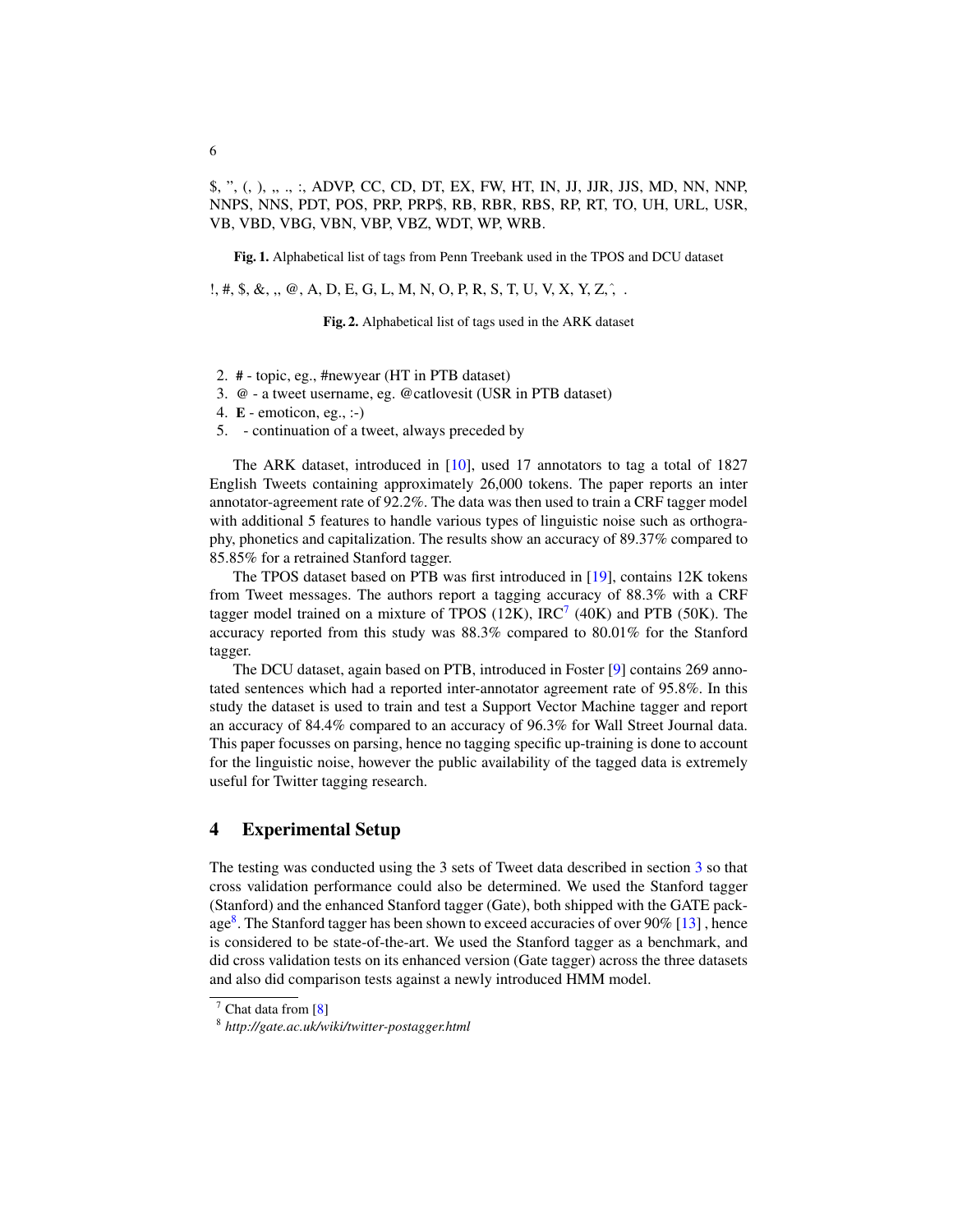For the Stanford and Gate taggers, we used the pre-trained standard models (as opposed to faster models with lower accuracy) named *english-twitter.model* and *gate-EN-twitter.model* respectively. These two models were tested against a twitter trained HMM model, modified from the basic implementation in LingPipe<sup>[9](#page-6-0)</sup>. A final evaluation was done to compare the training times between a CRF and a HMM model as implemented in LingPipe. This evaluation was done without the implementation of any additional features for both the CRF and the HMM models for the purpose of comparing the computational cost of the two models.

| <b>Dataset</b> | <b>Sentences</b> | <b>Tokens</b> |  |
|----------------|------------------|---------------|--|
| T-POS-train    | 551              | 10.6K         |  |
| T-POS-test     | 118              | 2.2K          |  |
| DCU-train      | 269              | 2.9K          |  |
| DCU-test       | 250              | 2.8K          |  |
| ARK-train      | 1827             | 26.6K         |  |
| ARK-test       | 547              | 7.7K          |  |

<span id="page-6-1"></span>Table 1. Dataset Details

Table [1](#page-6-1) gives the details of the data splits between training and testing sets used in the evaluation experiment. The training and testing splits for T-POS and DCU dataset is the same as that used for training the pre-trained GATE models reported in Derczynski et al. [\[13\]](#page-12-12).



<span id="page-6-2"></span>Fig. 3. Testing Accuracies for ARK-test dataset for increasing amounts of training data from ARK-train dataset

The initial test on the HMM model was done using the ARK data set by splitting it into training and testing set as in Gimpel et. al [\[10\]](#page-12-2). (shown on the last 2 rows of Table [1\)](#page-6-1). The HMM model was initially tested for n-gram (number of previous tokens used for emissions) for values ranging from 1 to 10. An n-gram value of 5 gave us the best

<span id="page-6-0"></span><sup>9</sup> *http://alias-i.com/lingpipe*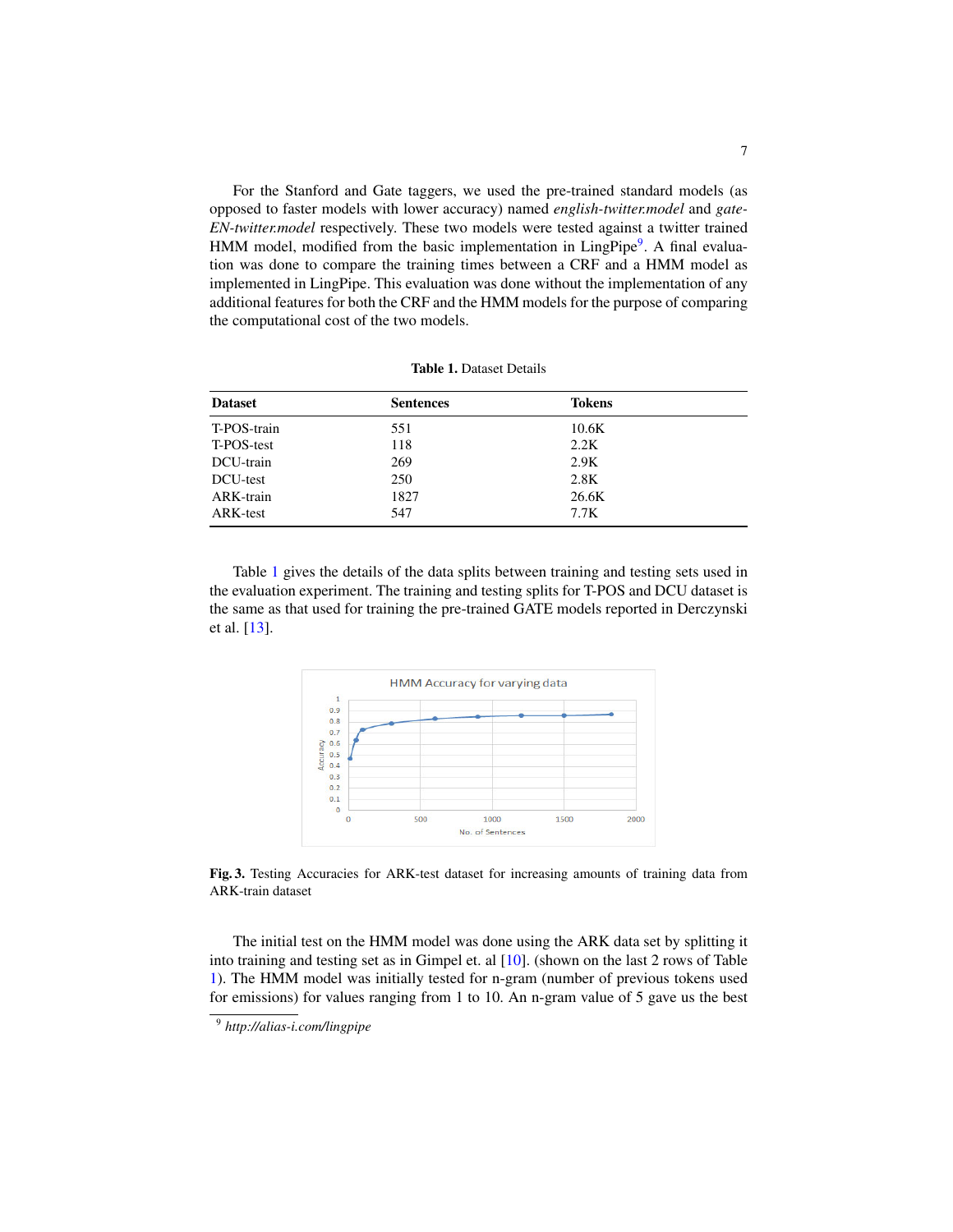performance which was the assigned value used for the HMM model for all subsequent tests.

The HMM model was first trained by varying the amounts of training data and tested on the ARK-test data which consists of 547 individual Tweets. The results are shown in Figure [3.](#page-6-2) The accuracy very quickly reached 80% at about 300 Tweets after which the increase was slow up to a maximum value of 87% for the total amount of training data of 1827 Tweets. This compares very well with the result reported in [\[10\]](#page-12-2) for a substantially feature engineered CRF model which obtained a value of 89.37%. As a comparison, the Stanford tagger had an accuracy of 85.85% on the same training and test data.

| Model                         | <b>TPOS-test</b> |      | <b>DCU-test</b> |      | <b>ARK-test</b> |             |
|-------------------------------|------------------|------|-----------------|------|-----------------|-------------|
|                               | Tok              | Sent | Tok             | Sent | Tok             | <b>Sent</b> |
| Stanford(MaxENT)(pre-trained) | 88.7             | 20.3 | 89.4            | 36.8 | 69.6            | 6.4         |
| Gate(CRF)(pre-trained)        | 93.5             | 33.8 | 89.4            | 37.6 | 69.5            | 6.3         |
| LingPipe(HMM)(TPOS-train)     | 82.8             | 25.2 | 82.7            | 24.8 | 61.9            | 4.8         |
| LingPipe(HMM)(ARK-train)      |                  |      |                 |      | 86.9            | 26.4        |
| LingPipe(CRF)(TPOS-train)     | 69.7             | 4.4  | 64.0            | 4.1  | 63.2            | 4.1         |

<span id="page-7-0"></span>Table 2. Percentage Accuracies for the cross validation tests

<span id="page-7-1"></span>Table 3. Percentage accuracy drops for cross validation tests for the three types of taggers.

| Model                         | TPOS/DCU-test avg. |      |      | <b>ARK-test</b> |      | %age drop   |  |
|-------------------------------|--------------------|------|------|-----------------|------|-------------|--|
|                               | Tok                | Sent | Tok  | Sent            | Tok  | <b>Sent</b> |  |
| Stanford(MaxENT)(pre-trained) | 89.05              | 21.8 | 69.6 | 6.4             | 21.8 | 77.6        |  |
| Gate(CRF)(pre-trained)        | 91.45              | 24.0 | 69.5 | 6.3             | 24.0 | 82.6        |  |
| LingPipe(HMM)(TPOS-train)     | 82.75              | 25.2 | 61.9 | 4.8             | 25.2 | 80.8        |  |

The TPOS and the DCU data sets use the PTB tagset and hence the results for these two dataset are directly comparable. The ARK data set contains a smaller subset of 25 tags by conflating some of the PTB tages. A model trained on the subset dataset cannot be cross validated on a superset dataset. However the opposite is possible by mapping the superset onto the subset tagset. Hence, the tagging results from the superset trained systems was cross validated on the ARK dataset by mapping the superset tags to the subset tags, for example all forms of verbs (VB, VBD, VBG, VBN VBP VBZ) were mapped to a single tag, V, in the ARK dataset.

Table [2](#page-7-0) shows the results for the cross validation tests of the four models tested on three datasets. The pre-trained Stanford and Gate taggers tested on the TPOS-test and DCU-test data sets achieved relatively high accuracies, close to the reported values in [\[13\]](#page-12-12). For example, the Gate tagger achieved a token accuracy value of 93.5% on the

8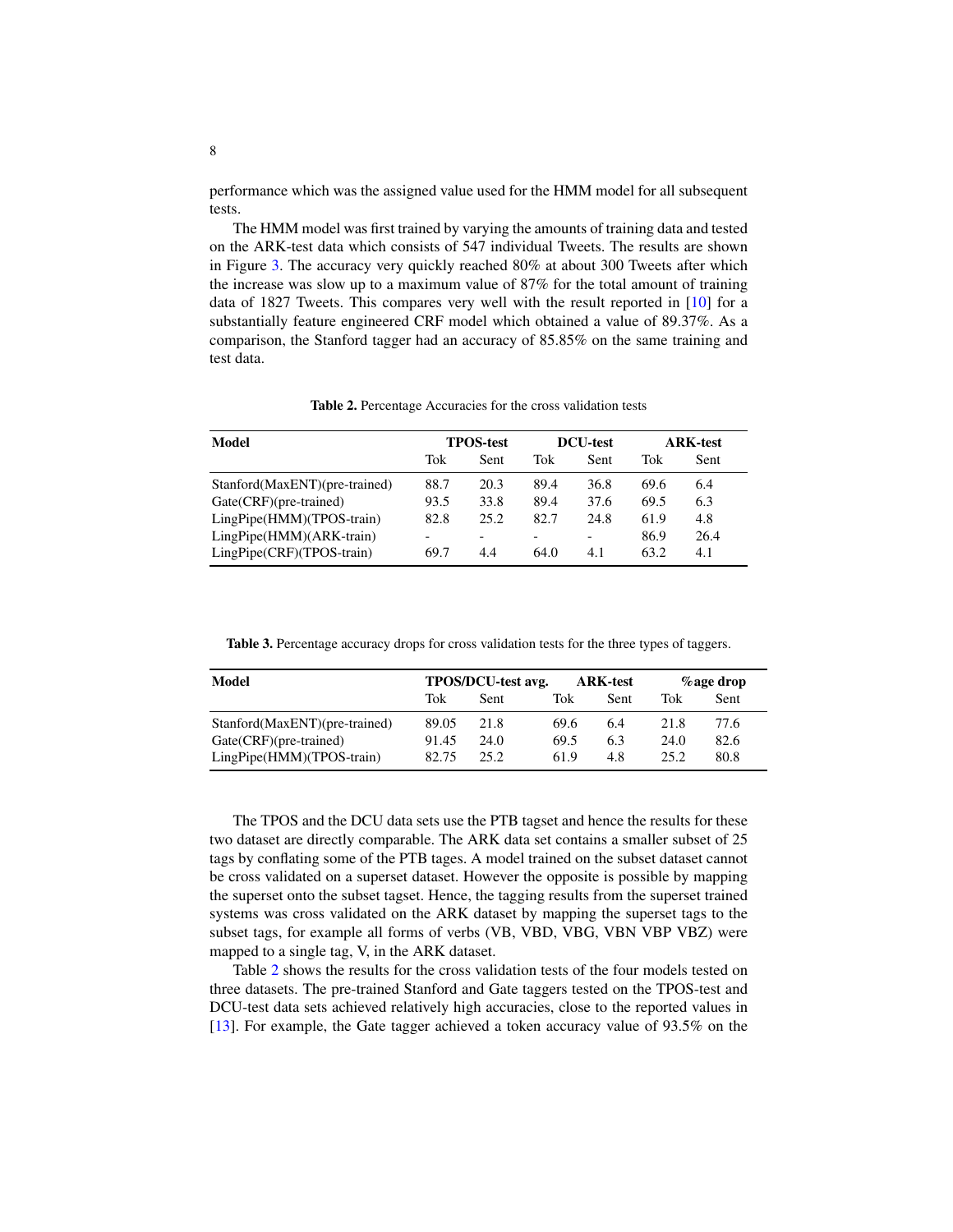TPOS-test data and 89.4% on the DCU-test data. The corresponding token accuracy values for the LingPipe tagger was 82.8% for TPOS-test and 82.7% for the DCU-test data. As another comparison, the datasets were also used to train and test a CRF model from LingPipe. This model which was devoid of any domain specific feature engineering gave much lower accuracy on all data sets, shown in the last row of Table [2.](#page-7-0) The LingPipe(CRF) model was tested mainly for the purpose of comparing the training time rather than for accuracy. As an indication the training time for the CRF model on the TPOS-train data set was approximately 8 hours for 200 epochs and had to be left overnight for 1000 epochs. This compares with less than 30 seconds for the HMM model for the same training data. For text processing tasks, each word is a feature. Hence for a discriminative model such as the CRF, there needs to be multiple iterations through the whole feature set in order to be able to find discriminative features for each of the tags. This adds a huge computational cost making it unsuitable for real time systems. On the other hand, a generative model such as HMM, needs to traverse through all the features (words and tags) once and determine the probability distribution of token and word emissions. This can then be easily updated as new features are encountered which makes it adaptable as new data is encountered, making it suitable as a progressive learner.

The three models were then cross validated by training them with TPOS-train data and tested against the ARK-test data. Since the ARK-test data uses a smaller set of tags, the output of the models trained on TPOS-train data were first mapped to the ARK tagset before running the evaluation tests. Intuitively, this was expected to give us an even higher accuracy since the mapping is "downward". For example, all confusions between VB, VBD, VBG, VBN and VBP from PTB tagset were mapped to V from the ARK tagset, which would be expected to drive up the accuracy since we are evaluating against a more coarse set of tags. The accuracies obtained for this cross validation are shown in Table [3.](#page-7-1) All the three models being evaluated (Stanford, Gate and Lingpipe) trained on TPOS-train data give very close results for TPOS-test and DCU-test datasets, hence for cross validation, the results of these two accuracies were averaged and then compared with the ARK-test accuracy shown in Table [3.](#page-7-1) The cross validation results show a drop of token accuracy between 21 and 25 percent, while the sentence level drop is even more substantial with values of approximately 80%. The accuracy difference between the models cannot be attributed to the feature engineering in CRF models since a similar drop was also observed in the HMM model. The details of the confusions is investigated in Section [5.](#page-9-0) The individual tag accuracies in Figure in [4](#page-9-1) shows very similar tag-based performance characteristics for both Gate and HMM models. The tags between *ADVP* and *RBR* were low in number (below 10) hence the 0% accuracy for the HMM model. Apart from the *NNPS* (singular proper noun) tag, Gate consistently performs better or equivalent for the rest of the tags. In the case of *NNPS*, Gate implements several feature engineering techniques in order to identify un-capitalized proper nouns, however in the case of the TPOS-test data, this was counter-intuitive compared to the HMM model which essentially uses capitalization to identify proper nouns. The results in Figure in [5](#page-9-2) and [6](#page-10-0) show the individual tag performance for the Gate and HMM models trained on TPOS-train data. Both the models show that there is an average of 20% drop in accuracy for ARK-test data is and this is due to a consistent lower performance across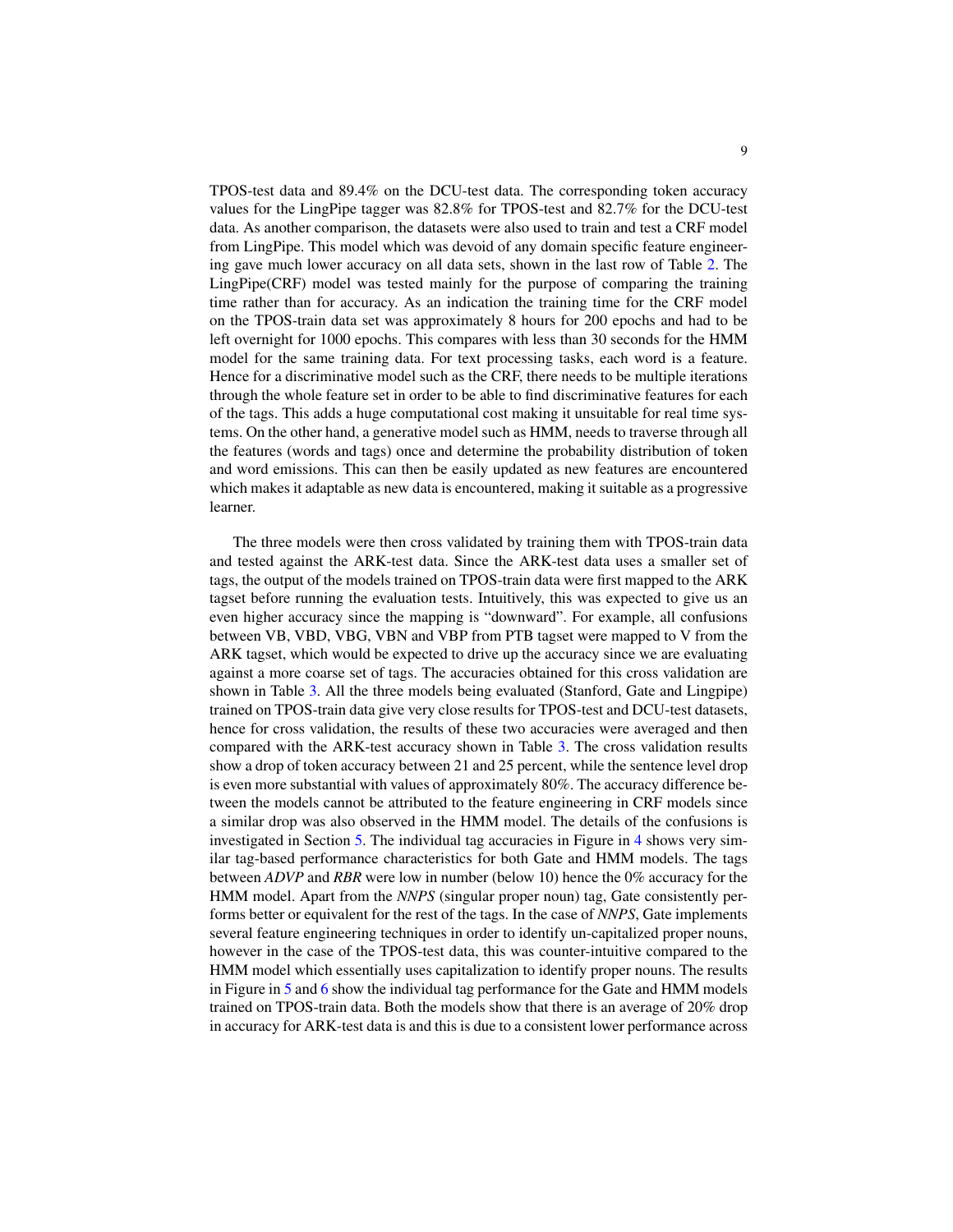all the tags rather than an aberration pertaining to a subset of tags, which could have been possible in the ARK-test data. A candid analysis of the tagging between TPOS and the ARK data sets did not show any gross tagging differences, hence the performance degradation has to be attributed to differences in higher level data characteristics. This is currently being investigated.



<span id="page-9-1"></span>Fig. 4. A comparison of the Gate and HMM models' performance for individual tags, sorted in ascending order for ARK data values. The sample used is for a TPOS trained model tested on TPOS-test data.



<span id="page-9-2"></span>Fig. 5. Gate Model's performance on individual tags for TPOS-test and ARK-test Data, sorted in ascending order for ARK data values.

# <span id="page-9-0"></span>5 Error Analysis of the HMM Model on the TPOS data

The TPOS-test data contains a total of 2291 tokens tagged with 44 tags which consists of 41 PTB tags and additional 3 twitter specific tags. Table [4](#page-10-1) shows the confusion distribution for the tags which contributed more than 20% error for the HMM model tested on the TPOS data. The numbers in brackets in the 3 confusion columns show the number of confused instances for each of the tags. The lowest accuracy was achieved for

10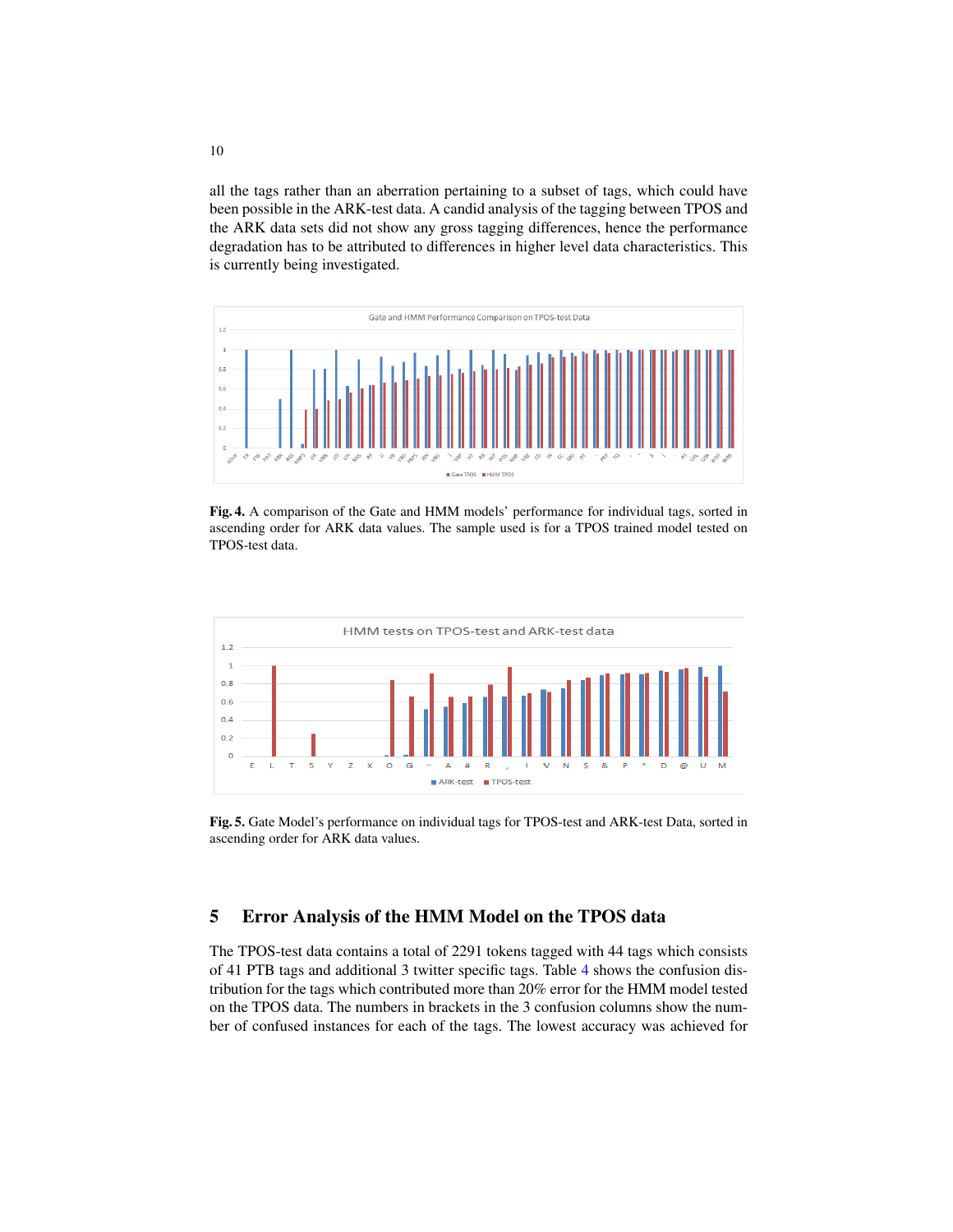

<span id="page-10-0"></span>Fig. 6. HMM Model's performance on individual tags for TPOS-test and ARK-test Data, sorted in ascending order for ARK data values.

| Tag        | <b>Total</b> | Correct | Accuracy | Conf-1 | $Conf-2$ | $Conf-3$ |
|------------|--------------|---------|----------|--------|----------|----------|
| JJ         | 93           | 53      | 0.57     | NN(19) | NNP(11)  | RB(4)    |
| RB         | 92           | 74      | 0.80     | NN(7)  | IN(4)    | JJ(3)    |
| <b>NN</b>  | 297          | 239     | 0.80     | JJ(11) | VB(5)    | NNS(5)   |
| <b>VBN</b> | 18           | 10      | 0.56     | VBD(4) | NN(2)    | JJ(1)    |
| VB         | 118          | 85      | 0.72     | VBP(5) | VBD(4)   | NNP(4)   |
| <b>VBP</b> | 68           | 49      | 0.72     | VB(11) | RB(2)    | NN(2)    |
| <b>VBZ</b> | 50           | 35      | 0.70     | NNS(9) | NNP(4)   | VB(1)    |
| <b>VBD</b> | 52           | 40      | 0.77     | NN(3)  | VBN(3)   | JJ(2)    |
| <b>NNS</b> | 49           | 35      | 0.71     | NN(9)  | NNP(3)   | RB(1)    |
| <b>NNP</b> | 181          | 130     | 0.72     | NN(24) | JJ(6)    | JJ(6)    |
| UH         | 86           | 68      | 0.79     | : (4)  | RB(3)    | NN(3)    |

<span id="page-10-1"></span>Table 4. TPOS-train data trained HMM results for tags with accuracy below 80%. Conf(1) is the tag with highest confusion and Conf(3) is the third lowest.

the *JJ* (adjective) tag with an accuracy of 0.57. The *JJ* tag was confused with *NN* (common noun) 17 times, *NNP* (singular proper noun) 11 times and *RB* (adverb) 4 times. From the rest of the rows in Table [4](#page-10-1) it can be seen that the *JJ* tag features as the highest number of false positives for the other confused tags as well. Adjectives are most difficult tags to identify as many of the nouns also function as adjectives, as for example, "valuable player" and "Costa Rican group". In these examples the tokens "valuable", "Costa" and "Rican" function as adjectives, however were identified as nouns. Out of the 30 confusions for nouns and pronouns, 60% were in the category of compound noun modifier adjectives, which were identified as either nouns or proper nouns. The rest of the adjectives were of the form where an adjective was used in a position other than a pre-modifier. For example in "...I just felt special...", the token "special" is functioning as an adjective in a syntactical position which is usually a noun in most clauses. Hence, in sequence oriented, probability based models such as HMM, the tagging for adjective will be biased towards nouns. The bias can only be corrected if the exact token was present in the training data, which is why probability based models are only as good as the range and extent of the training data. Another category which accounted for a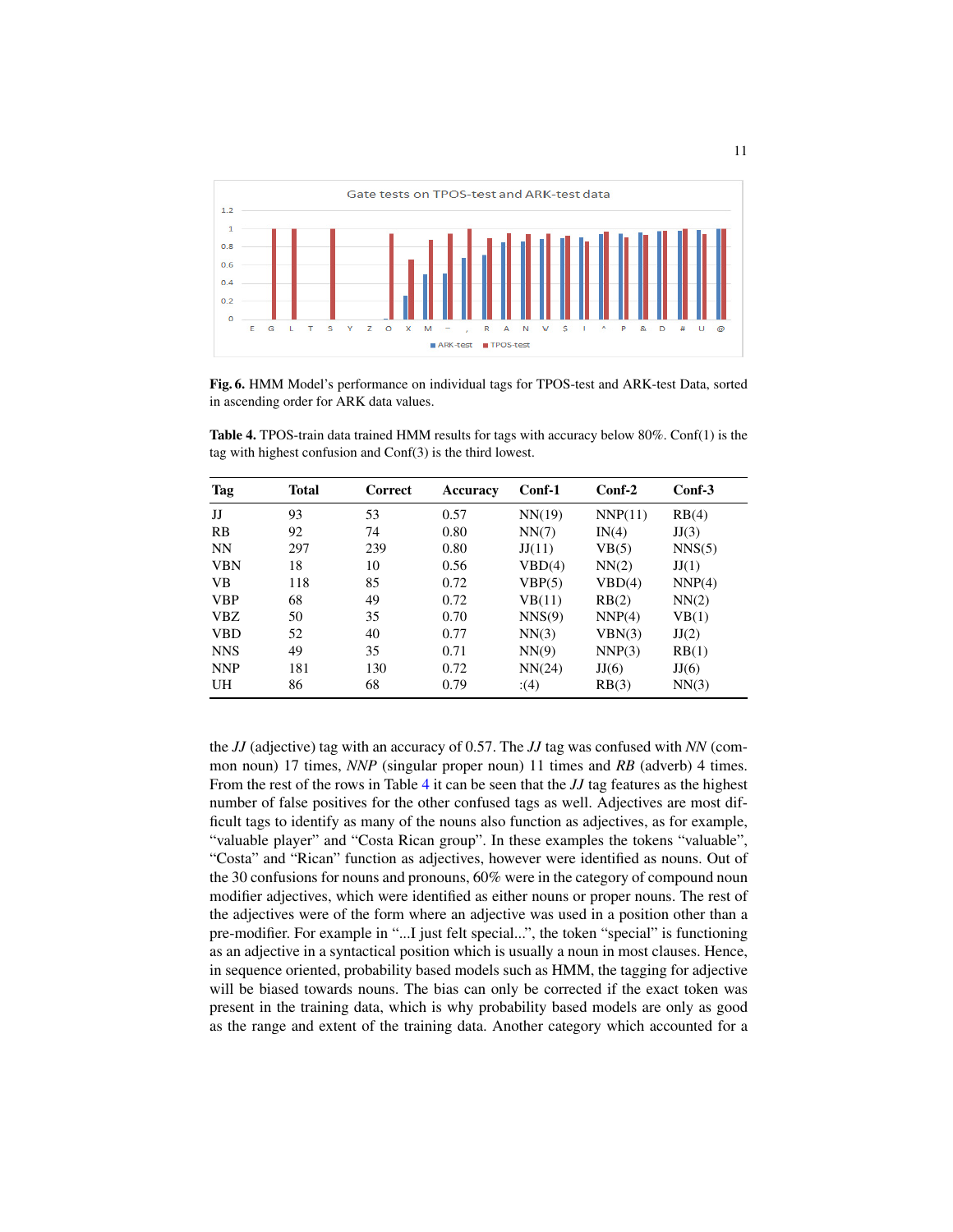high proportion of confused adjectives was the token "long" in "...all year long...". In this case the tokens "all" and "year" are a determiner and noun respectively, hence the adjective is a post modifier of the compound noun. This is another rare syntactical position for an adjective. The majority of adjectives in this category were classified as nouns as the last token of a compound noun is frequently a noun. The *VBN* (past participle) tag is the other tag with accuracy in the 50% range. There were only 18 *VBN* tags in the test data and 4 of these were confused with *VBD* (past tense), which is a tag that can be represented by the same set of words distinguished only by a complex combination of the rest of the tokens in the sentence. The other significant confusion worth mentioning is the confusion of the *NNP* (proper noun) tag confused with *NN* (common noun). This is due to a lax capitalisation in tweet messages. The HMM model used for the testing used capitalisation in addition to the city, corporation and name lexicons from the Stanford implementation to tag proper nouns, hence the 24 confusions out of the 181 were outside these lexicons. Tagging of the *NNP* tags can be easily improved by extending the existing Stanford lexicon lists for specific applications.

#### 6 Concluding Remarks

This paper presented HMM POS tagger customized for micro-blogging type texts. We also presented the results of comparison with a state-of-the-art CRF tagger. The token accuracy for the HMM model was found to be 8% below the CRF model, but the sentence accuracy for both the models was very close, approximately 25%. The cross validation results for both the models showed a degradation of approximately 25% for tokens and a very drastic drop of approximately 80% at the sentence level. The degradation in accuracy across the two corpora implies that the two datasets had slightly different characteristics hence a model trained on one set had impaired performance on the other set. The comparative performance of the HMM and the CRF models show that the CRF model is marginally better, however the HMM model learns orders of magnitude faster and is easily adaptable to progressive learning applications. Hence, is better suited to real time applications such as processing live tweets and streaming texts.

## References

- <span id="page-11-3"></span>1. Andrew Y. Ng, M.I.J.: On Discriminative vs. Generative classifiers: A comparison of logistic regression and naive Bayes (2001)
- <span id="page-11-2"></span>2. Banko, M., Cafarella, M.J., Soderland, S., Broadhead, M., Etzioni, O.: Open information extraction for the web. In: IJCAI. vol. 7, pp. 2670–2676 (2007)
- <span id="page-11-1"></span>3. Barbosa, L., Feng, J.: Robust Sentiment Detection on Twitter from Biased and Noisy Data. In: Proceedings of the 23rd International Conference on Computational Linguistics: Posters. pp. 36–44. COLING '10, Association for Computational Linguistics, Stroudsburg, PA, USA (2010)
- <span id="page-11-0"></span>4. Cooper, R., Ali, S., Bi, C.: Extracting Information from Short Messages. In: Montoyo, A., Muoz, R., Metais, E. (eds.) Natural Language Processing and Information Systems, Lecture ´ Notes in Computer Science, vol. 3513, pp. 388–391. Springer Berlin Heidelberg (2005), [http://dx.doi.org/10.1007/11428817\\_44](http://dx.doi.org/10.1007/11428817_44)